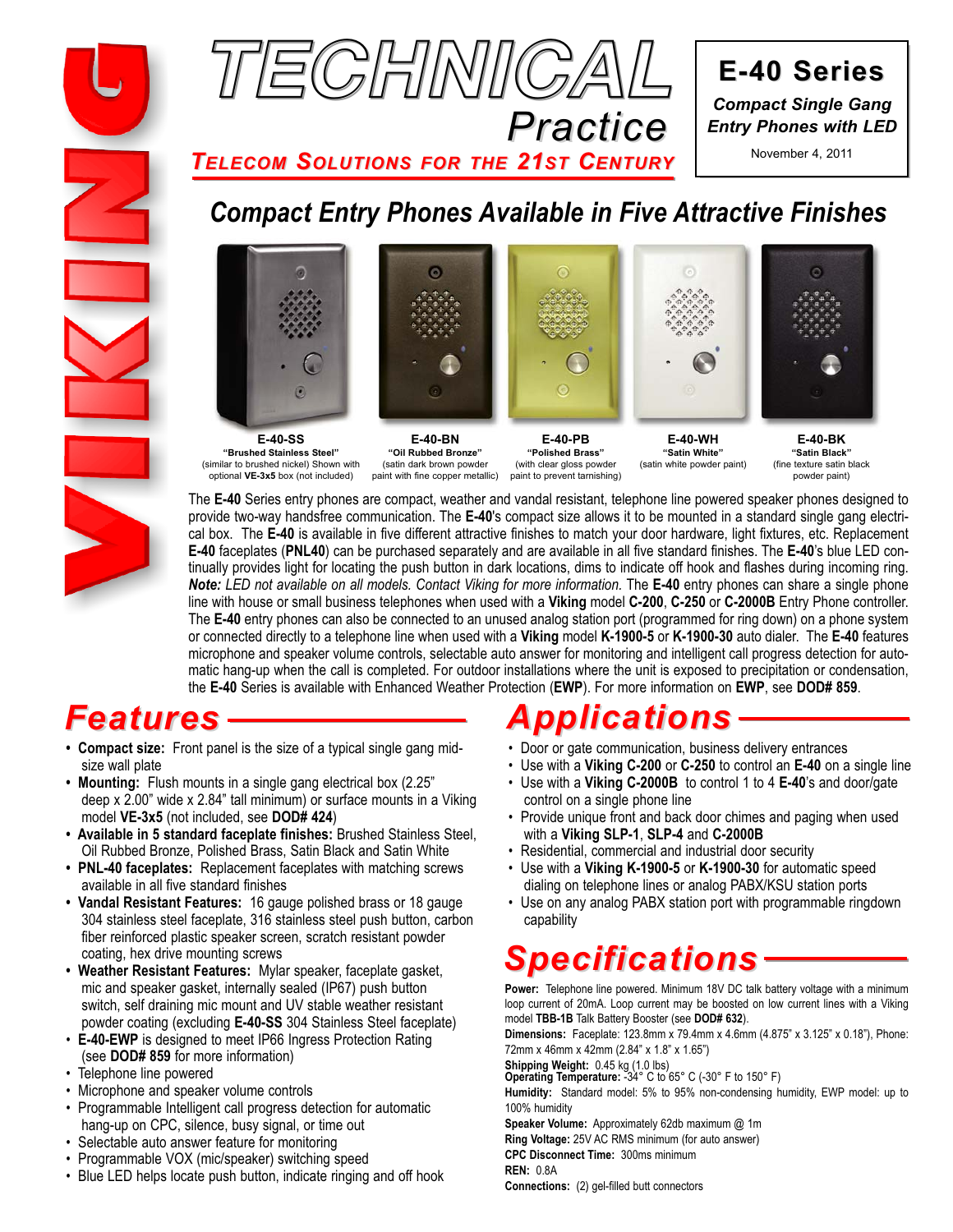#### **IF YOU HAVE A PROBLEM WITH A VIKING PRODUCT, PLEASE CONTACT: VIKING TECHNICAL SUPPORT AT (715) 386-8666**

Our Technical Support Department is available for assistance Monday 8am - 4pm and Tuesday through Friday 8am - 5pm central time. So that we can give you better service, before you call please: **1.** Know the model number, the serial number and what software version you have (see serial label).

- **2.** Have your Technical Practice in front of you.
- **3.** It is best if you are on site.

#### **RETURNING PRODUCT FOR REPAIR**

#### **The following procedure is for equipment that needs repair:**

- **1.** Customer must contact Viking's Technical Support Department at 715-386-8666 to obtain a Return Authorization (RA) number. The customer MUST have a complete description of the problem, with all pertinent information regarding the defect, such as options set, conditions, symptoms, methods to duplicate problem, frequency of failure, etc.
- **2.** Packing: Return equipment in original box or in proper packing so that damage will not occur while in transit. Static sensitive equipment such as a circuit board should be in an anti-static bag, sandwiched between foam and individually boxed. All equipment should be wrapped to avoid packing material lodging in or sticking to the equipment. Include ALL parts of the equipment. C.O.D. or freight collect shipments cannot be accepted. Ship cartons prepaid to: **Viking Electronics, 1531 Industrial Street, Hudson, WI 54016**
- **3.** Return shipping address: Be sure to include your return shipping address inside the box. We cannot ship to a PO Box.
- **4.** RA number on carton: In large printing, write the R.A. number on the outside of each carton being returned.

#### **RETURNING PRODUCT FOR EXCHANGE**

**The following procedure is for equipment that has failed out-of-box (within 10 days of purchase): 1.** Customer must contact Viking's Technical Support at 715-386-8666 to determine possible causes for the problem. The

- customer MUST be able to step through recommended tests for diagnosis. **2.** If the Technical Support Product Specialist determines that the equipment is defective based on the customer's input and troubleshooting, a Return Authorization (R.A.) number will be issued. This number is valid for fourteen (14) calendar days from the date of issue.
- **3.** After obtaining the R.A. number, return the approved equipment to your distributor, referencing the R.A. number. Your distributor will then replace the product over the counter at no charge. The distributor will then return the product to Viking using the same R.A. number.
- **4. The distributor will NOT exchange this product without first obtaining the R.A. number from you. If you haven't followed the steps listed in 1, 2 and 3, be aware that you will have to pay a restocking charge.**

#### **LIMITED WARRANTY**

Viking warrants its products to be free from defects in the workmanship or materials, under normal use and service, for a period of one year from the date of purchase from any authorized Viking distributor or 18 months fro factured, which ever is greater. If at any time during the warranty period, the product is deemed defective or malfunctions, return the product to Viking Electronics, Inc., 1531 Industrial Street, Hudson, WI., 54016. Custo Technical Support Department at 715-386-8666 to obtain a Return Authorization (R.A.) number.

This warranty does not cover any damage to the product due to lightning, over voltage, under voltage, accident, misuse, abuse, negligence or any damage caused by use of the product by the purchaser or others. This warranty non-EWP products that have been exposed to wet or corrosive environments.

NO OTHER WARRANTIES. VIKING MAKES NO WARRANTIES RELATING TO ITS PRODUCTS OTHER THAN AS DESCRIBED ABOVE AND DISCLAIMS ANY EXPRESS OR IMPLIED WARRANTIES OR MERCHANTABILITY OR FIT-NESS FOR ANY PARTICULAR PURPOSE.

EXCLUSION OF CONSEQUENTIAL DAMAGES. VIKING SHALL NOT, UNDER ANY CIRCUMSTANCES, BE LIABLE TO PURCHASER, OR ANY OTHER PARTY, FOR CONSEQUENTIAL, INCIDENTAL, SPECIAL OR EXEMPLARY DAM-AGES ARISING OUT OF OR RELATED TO THE SALE OR USE OF THE PRODUCT SOLD HEREUNDER.

EXCLUSIVE REMEDY AND LIMITATION OF LIABILITY. WHETHER IN AN ACTION BASED ON CONTRACT, TORT (INCLUDING NEGLIGENCE OR STRICT LIABILITY) OR ANY OTHER LEGAL THEORY, ANY LIABILITY OF VIKING SHALL BE LIMITED TO REPAIR OR REPLACEMENT OF THE PRODUCT, OR AT VIKING'S OPTION, REFUND OF THE PURCHASE PRICE AS THE EXCLUSIVE REMEDY AND ANY LIABILITY OF VIKING SHALL BE SO LIMITED.

IT IS EXPRESSLY UNDERSTOOD AND AGREED THAT EACH AND EVERY PROVISION OF THIS AGREEMENT WHICH PROVIDES FOR DISCLAIMER OF WARRANTIES, EXCLUSION OF CONSEQUENTIAL DAMAGES, AND EXCLU-SIVE REMEDY AND LIMITATION OF LIABILITY, ARE SEVERABLE FROM ANY OTHER PROVISION AND EACH PROVISION IS A SEPARABLE AND INDEPENDENT ELEMENT OF RISK ALLOCATION AND IS INTENDED TO BE ENFORCED AS SUCH.

#### **FCC REQUIREMENTS**

This equipment complies with Part 68 of the FCC rules and the requirements adopted by the ACTA. Inside the front panel of this equipment is a label that contains, among other information, a product identifier in the format US:AAAEQ##TXXXX. If requested, this number must be provided to the telephone company.

The REN is used to determine the number of devices that may be connected to a telephone line. Excessive REN's on a telephone line may result in the devices not ringing in response to an incoming call. In most but not all areas, the sum of the REN's should not exceed five (5.0) To be certain of the number of devices that may be connected to a line, as determined by the total REN's, contact the local telephone company. For products approved after July 23, 2001, the REN for this product is part of the product identifier that has the format US:AAAEQ##TXXXX. The digits represented by ## are the REN without a decimal point (*e.g*., 03 is a REN of 0.3). For earlier products, the REN is separately shown on the label.

The plug used to connect this equipment to the premises wiring and telephone network must comply with the applicable FCC Part 68 rules and requirements adopted by the ACTA. If your home has specially wired alarm equipment connected to the telephone line, ensure the installation of this E-40 does not disable your alarm equipment. If you have questions about what will disable alarm equipment, consult your telephone company or a qualified installer.

If the E-40 causes harm to the telephone network, the telephone company will notify you in advance that temporary discontinuance of service may be required. But if advance notice isn't practical, the telephone company will notify the customer as soon as possible. Also, you will be advised of your right to file a complaint with the FCC if you believe it is necessary.

The telephone company may make changes in its facilities, equipment, operations, or procedures that could affect the operation of the equipment. If this happens, the telephone company will provide advance notice in order for you to make the necessary modifications to maintain uninterrupted service.

If trouble is experienced with the E-40, for repair or warranty information, please contact:

*Viking Electronics, Inc., 1531 Industrial Street, Hudson, WI 54016 (715) 386-8666*

If the equipment is causing harm to the telephone network, the telephone company may request that you disconnect the equipment until the problem is resolved.

Connection to Party Line Service is subject to State Tariffs. Contact the state public utility commission, public service commission or corporation commission for information.

**WHEN PROGRAMMING EMERGENCY NUMBERS AND (OR) MAKING TEST CALLS TO EMERGENCY NUMBERS:**

Remain on the line and briefly explain to the dispatcher the reason for the call. Perform such activities in the off-peak hours, such as early morning or late evenings.

It is recommended that the customer install an AC surge arrester in the AC outlet to which this device is connected. This is to avoid damaging the equipment caused by local lightning strikes and other electrical surges.

#### **PART 15 LIMITATIONS**

This equipment has been tested and found to comply with the limits for a Class A digital device, pursuant to Part 15 of the FCC Rules. These limits are designed to provide reasonable protection against harmful interference when the equipment is operated in a commercial environment. This equipment generates, uses, and can radiate radio frequency energy and, if not installed and used in accordance with the instruction manual, may cause harmful interference to radio communications. Operation of this equipment in a residential area is likely to cause harmful interference in which case the user will be required to correct the interference at his own expense.

The **E-40** is designed to be flush mounted into a standard single gang rough-in box with minimum inside dimensions of 2.25" deep x 2.00" wide x 2.84"<br>tall. The **E-40** can also be surface mounted in a Viking model VE-3x5 (n tall. The **E-40** can also be surface mounted in a Viking model **VE-3x5** (not included, see **DOD# 424**).

*WARNING:* Do **NOT** use a typical "wet location box" as not all styles seal properly with the **E-40** faceplate.

### **A. New Construction Flush Mounting**

| Step 1. | Front of box should stick out approximately $\frac{1}{2}$ " from front surface of wall stud (this may vary depending on the walls sheathing and<br>siding thickness). Caution: Rough-In box must be mounted LEVEL and must NOT stick out beyond the front surface of siding.                                                                                                                                                                 |
|---------|----------------------------------------------------------------------------------------------------------------------------------------------------------------------------------------------------------------------------------------------------------------------------------------------------------------------------------------------------------------------------------------------------------------------------------------------|
| Step 2. | To maintain a vapor barrier on outside wall applications, caulk around the box, filling any gaps between the box and the rough opening.<br>Apply caulk to any holes in the box around wires, etc.                                                                                                                                                                                                                                            |
| Step 3. | When installing siding cut a hole just large enough for the Rough-In box opening. Caution: Too large of a hole can cause plate<br>misalignment and compromise the gasket seal. Note: When mounting to 4 inch or less horizontal lap siding, the unit can be mounted<br>horizontally flush against siding or a siding mounting block can be used (recommended with vinyl siding). Contact siding installer for<br>the correct mounting block. |

### **B. Old Work / Remodel Flush Mounting (Using an Allied Molded 9331 Rough-In Box)**

| Step 1. | Make sure mounting location is free of wall studs, wires, etc.                                                                                                                                                                                                                                                                                                                                        |
|---------|-------------------------------------------------------------------------------------------------------------------------------------------------------------------------------------------------------------------------------------------------------------------------------------------------------------------------------------------------------------------------------------------------------|
| Step 2. | Place Rough-In box LEVEL against siding. Trace outline of box onto siding. Note: When mounting to 4 inch or less horizontal lap<br>siding, the unit can be mounted horizontally flush against siding or a siding mounting block can be used. Contact your siding Installer<br>for the correct mounting block part number. Note: A siding mounting block is recommended when mounting to vinyl siding. |
| Step 3. | Cut a hole through the siding and wall sheathing just large enough for the rough-in box. Caution: Too large of a hole can cause plate<br>misalignment and compromise the gasket seal.                                                                                                                                                                                                                 |
| Step 4. | The front surface of the Rough-In box can be mounted flush against wood siding or can be recessed and mounted flush against wall<br>sheathing when mounting on aluminum, steel or vinyl siding.                                                                                                                                                                                                       |
| Step 5. | When mounting to 5/8 inch thick or less wall sheathing the two attached screws with wing brackets can be used to secure the rough-in<br>box. When mounting to surfaces thicker than 5/8 inch, four standard flat head dry wall screws can be used to secure the Rough-In box<br>through its mounting ears.                                                                                            |
| Step 6. | To maintain a vapor barrier on outside wall applications, caulk around the box, filling any gaps between<br>the box and the rough opening. Apply caulk to any holes in the box around wires, etc.                                                                                                                                                                                                     |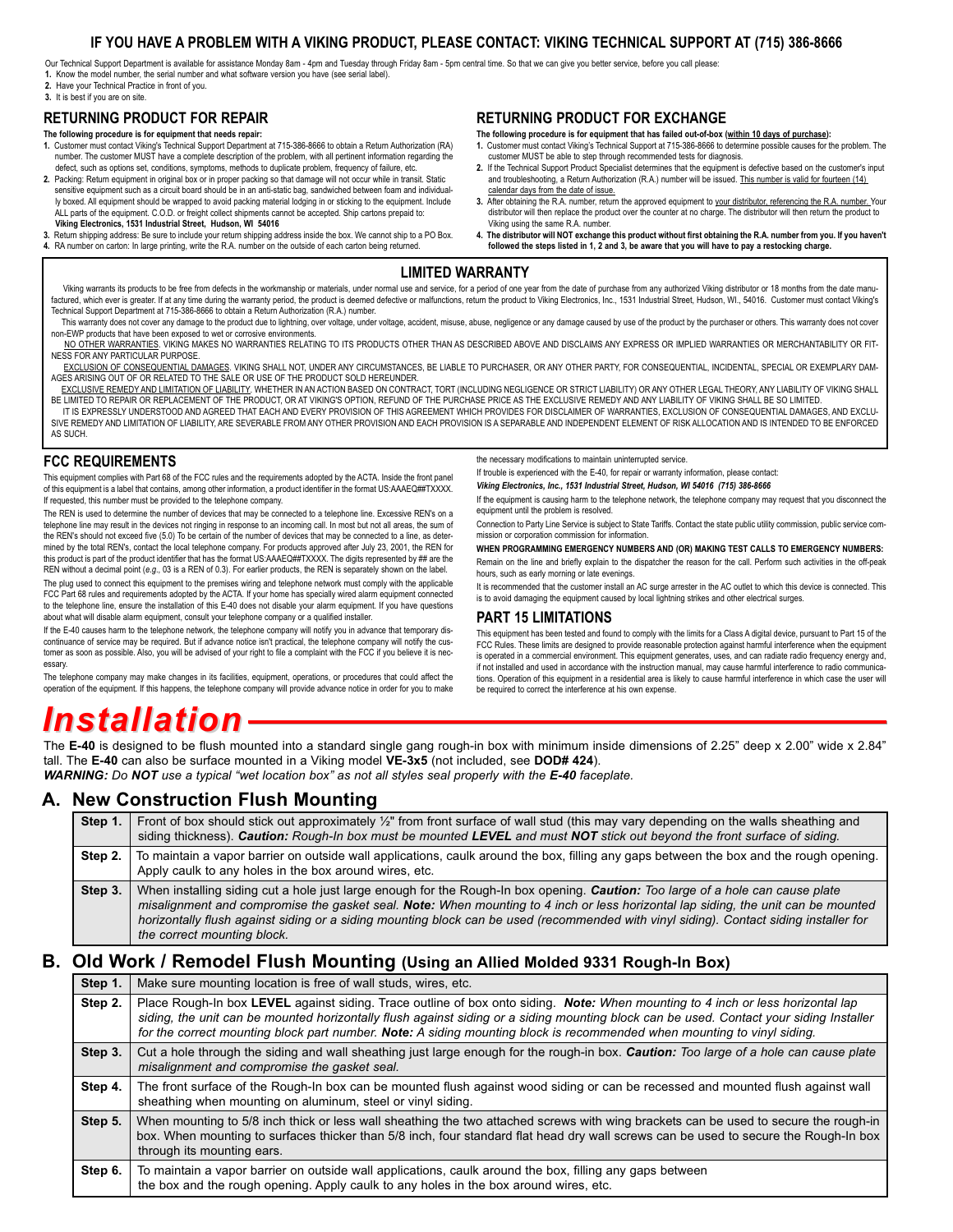# **C. Surface Mounting**

A Viking model **VE-3x5** can be used to surface mount an **E-40** to a wall or post. Drill a small wire exit hole in wall. Pull wire through and seal hole around wire with putty or caulking. Route wire into the **VE-3x5** box, securely screw it to wall or post and seal hole in box around wire with putty or caulking. *Note: Conduit may also be used when surface mounting wire, but should not enter through the top of the VE-3x5. When routing wiring from above, a drip loop is required. WARNING: Do NOT use a typical "wet location box" as not all styles seal properly with the E-40 faceplate.*

## **D. Mounting the Faceplate**

After the Rough-In box or **VE-3x5** is securely mounted, caulking between the box and rough opening is completed (if required), and wires are connected, remove paper liner from face plate gasket. While firmly holding the LED light pipe in the faceplate, carefully slide the faceplate gasket over the back of the light pipe and press gasket to the back of the faceplate. Push the 1-1/4" 6-32 screws through faceplate holes and small holes in gasket, the faceplate gasket should retain the screws. Position Circuit board mounting plate over screws. Align screws with single gang box bosses and tighten face plate until gasket is fully collapsed and the push button is protruding through the clearance hole in the face plate. Included 1/4" thick gasket will provide an adequate seal for most siding surfaces; however for rough surfaces (ie: brick, stucco, etc.) additional caulking may be required.



*\* CAUTION: Excessive wire length and/or using a rough-in box with inadequate depth can apply force to the circuit board causing physical damage.*

*\*\* Important: Push LED light pipe into faceplate hole, then place faceplate upside down on a clean flat surface and push down on back side of plate until light pipe is fully seated and straight. WARNING: Inserting the light pipe more than one time can cause a loose fit.*





**IMPORTANT:** Electronic devices are susceptible to lightning and power station electrical surges from both the AC outlet and the telephone line. It is recommended that a surge protector be installed to protect against such

**Viking C-1000B Doorbox Controller**

*\* Note: The gel-filled (water-tight) butt connectors are designed for insulation displacement on 19-26 gauge wire with a maximum insulation of 0.082 inches. Do not strip wires prior to terminating.*

- \*\* Note: To increase surge protection, loosen the PCB mounting screw labeled  $\bigoplus$  (as shown above) and fasten a wire with ring terminal (included) from the mounting screw to *Earth Ground (grounding rod, water pipe, etc.) After fastening ring treminal to PCB mounting screw, bend terminal up to avoid interference with single gang box.*
- \*\*\* Note: Talk battery must be a minimum of 28V DC when using the speaker phone with a Viking K-1900-5 Dialer (DOD# 317) or K-1900-30 Multi-Number Dialer (DOD# 300).
- \*\*\*\* Note: When installing a line powered phone on a low voltage and/or low loop current phone system extension, a Viking TBB-1B Talk Battery Booster may be required, *see DOD# 632.*

# *Programming* **A. Adjusting Speaker Volume**

The speaker volume pot can be adjusted to increase or decrease the speaker volume to the level desired.

### **B. Adjusting the Microphone Volume**

In certain noisy locations (background traffic, machinery or wind), the microphone volume may need to be decreased. A symptom of this is oneway talk path, in which the distant party cannot be heard over the speaker. A microphone volume pot is provided for increasing or decreasing the microphone volume. *Note: If the microphone volume is set too high or too low, one-way talk path may occur.*